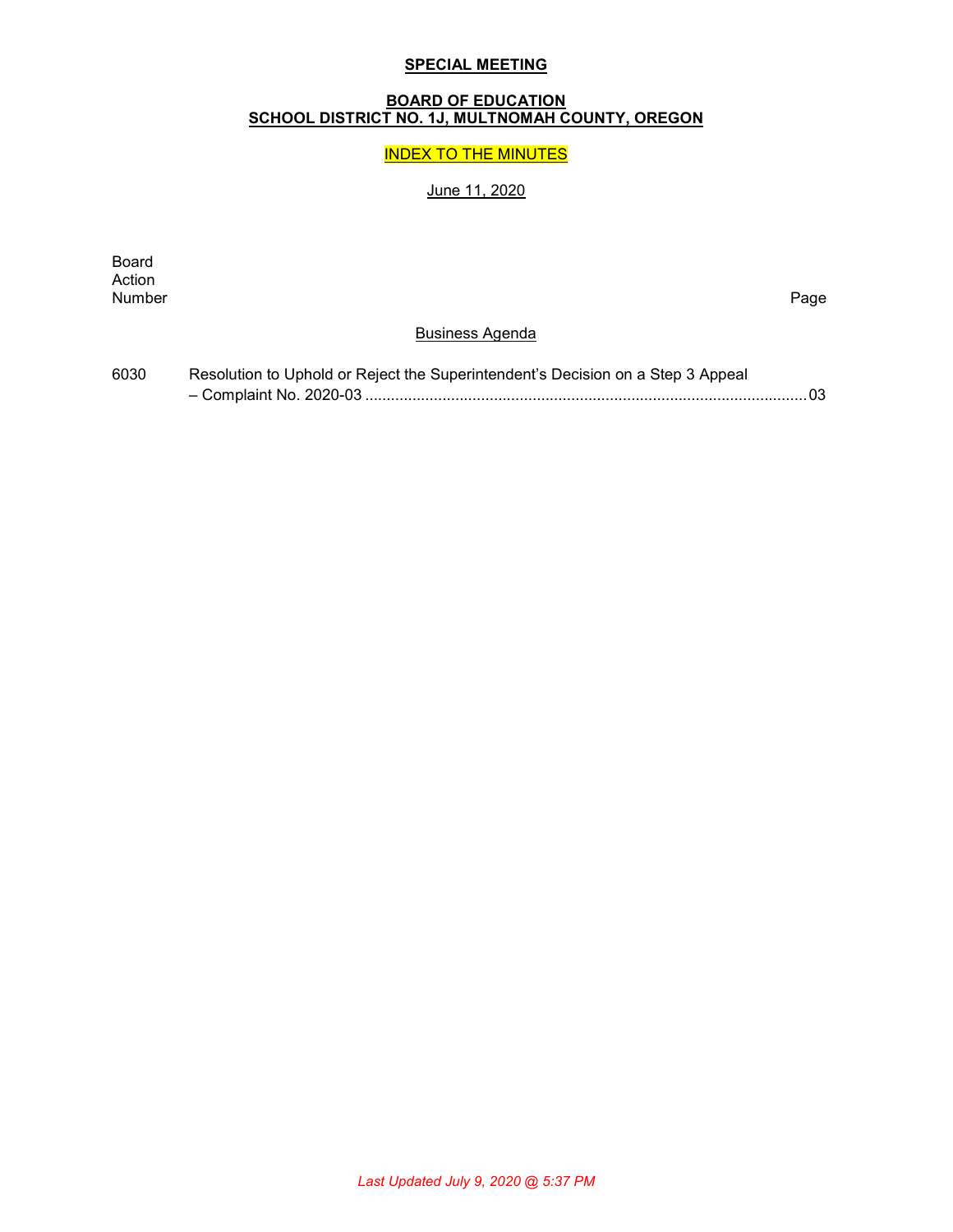### Business Agenda

#### Resolution Number 6030

Director Kohnstamm moved and Director Brim-Edwards seconded a motion to amend Resolution 6030 to include:

The Board also acknowledges that the district in its February 21, 2020 letter to the Macons apologized to them for a chant that occurred during a school assembly. "While it was not planned, supported, or encouraged by Vernon staff, school and district leaders are responsible for the activities that occur in our buildings and school sites and for ensuring that inappropriate incidences are not repeated". As district leaders, the buck must stop with us. While an apology may not make you whole, we want you to know we are deeply sorry. We apologize for this disrespectful action and will learn from our missteps. The district acknowledges the racial disproportionality in the makeup of students participating in various school and SUN programs, and will work with the Vernon community to assure that all students have access to programs that enrich their learning.

The motion was put to a voice vote and pass unanimously (yes-7, no-0), with Student Representative Latterell absent.

Director DePass moved and Director Bailey seconded a motion to approve Resolution 6030. The motion was put to a voice vote and passed unanimously (yes-7, no-0), with Student Representative Latterell absent.